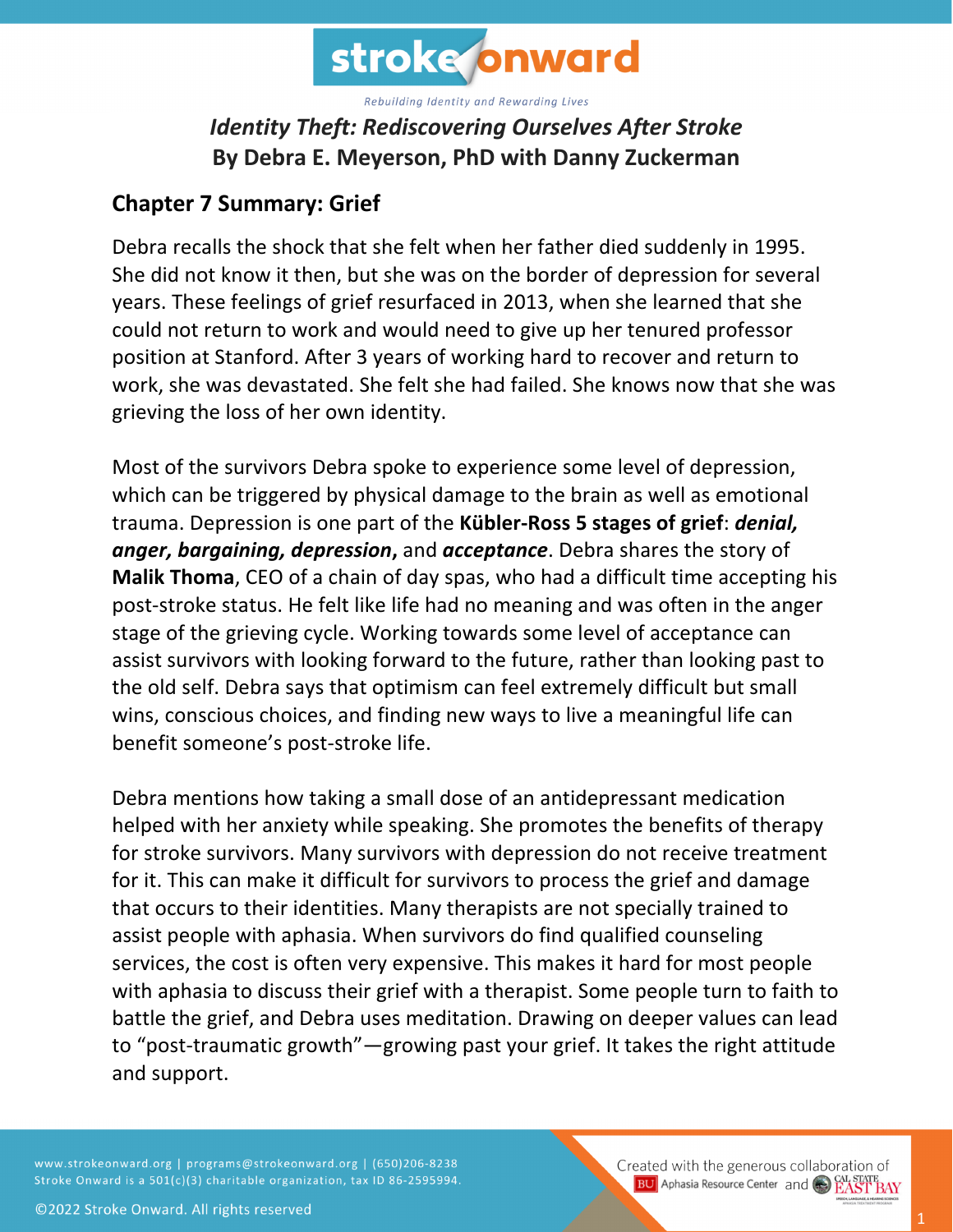

## **Chapter 7 Highlights**: **Grief**

- **1.** In 1995, Debra's 64 year-old father drowned in his backyard pool. She was in shock. Debra looks back on that time realizing the intense grief she was feeling.
- **2.** She felt similar grief in 2013, when she was told she could not return to Stanford as a tenured professor. After working on rehab for 3 years, she felt she failed. She cried, stared into space, and punched pillows. She was grieving the loss of her old identity.
- **3.** 1 in 3 stroke survivors experience depression, and nearly all the stroke survivors Debra spoke to experience some level of depression. It can be due to physical damage to the brain, emotional trauma, or both!
- **4.** Survivors cycle through the 5 stages of grief: *denial, anger, bargaining, depression***,** and *acceptance.* It is common to move back and forth through the stages.
- **5.** Debra acknowledges the difficulty and importance of striving for *acceptance*, which can ultimately help survivors live more fulfilled poststroke lives. She stressed the challenge of looking forward instead of back at your old lives. Small wins, conscious choices, and finding new ways to live a meaningful life can help you get through grief.
- **6.** She shared the story of **Malik Thoma**, CEO of a chain of day spas, who had a stroke and experienced a very difficult emotional journey. He did not have aphasia and could walk, but was highly discouraged, contemplated death, and often was in the *anger* stage. He could only focus on his losses. He felt let down by his family and was unable to find purpose.

www.strokeonward.org | programs@strokeonward.org | (650)206-8238 Stroke Onward is a 501(c)(3) charitable organization, tax ID 86-2595994.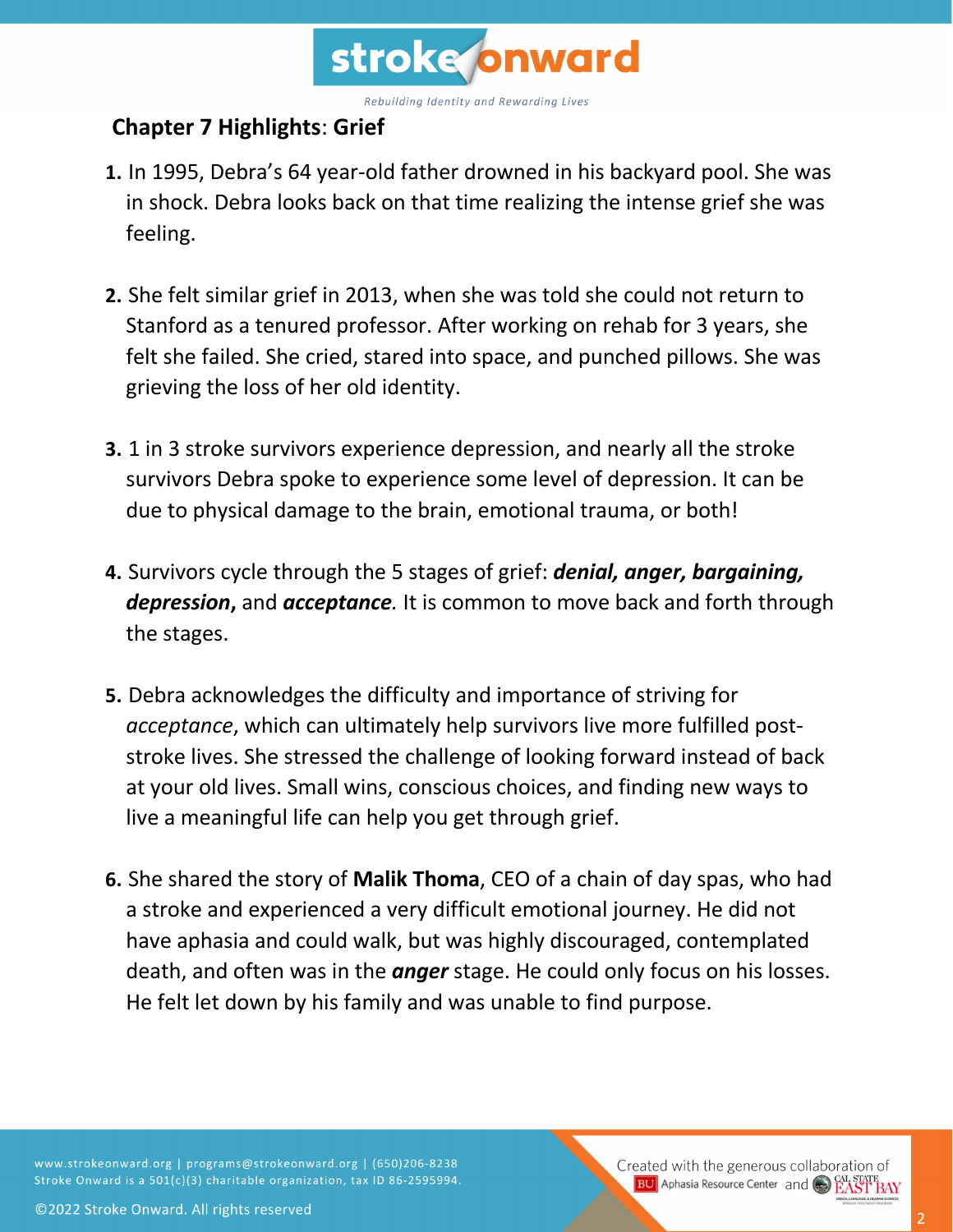

- **7.** Debra notes that stroke survivors adapt better if they recognize when they are in a "chaos" narrative. They can try to seek rebuilding and growth vs. thinking of pre-stroke abilities. **Laura Wang**, with locked-in syndrome, found meaning in her new life.
- **8.** Due to performance anxiety around her speech, Debra takes a small dose of an anti-depressant. It is very helpful. Many people go without treatment for depression.
- **9.** Stroke survivors often don't have access to skilled counseling services to address the emotional challenges after a stroke. These services are rarely available and can be very expensive. It is very hard to find a counselor trained to help clients with aphasia.
- **10.** Debra feels that given the biological and emotional impact of stroke, psychological support should be a standard treatment option, just like physical, occupational, and speech therapy.
- **11.** As an alternative, some people can process their grief through faith and religion. Debra processes her grief using meditation practices.
- **12.** At the end of the chapter, Debra discusses how psychologists often describe two paths people take in trauma recovery. People either go the route of depression and PTSD, or the other route of recovering and "bouncing back."
- **13.** A third route is mentioned, which is the path of "post-traumatic growth." You get through the grief and grow past it. This is the route Debra believes she has taken in her stroke battle.

www.strokeonward.org | programs@strokeonward.org | (650)206-8238 Stroke Onward is a 501(c)(3) charitable organization, tax ID 86-2595994. Created with the generous collaboration of **BU** Aphasia Resource Center and **CAL STATE**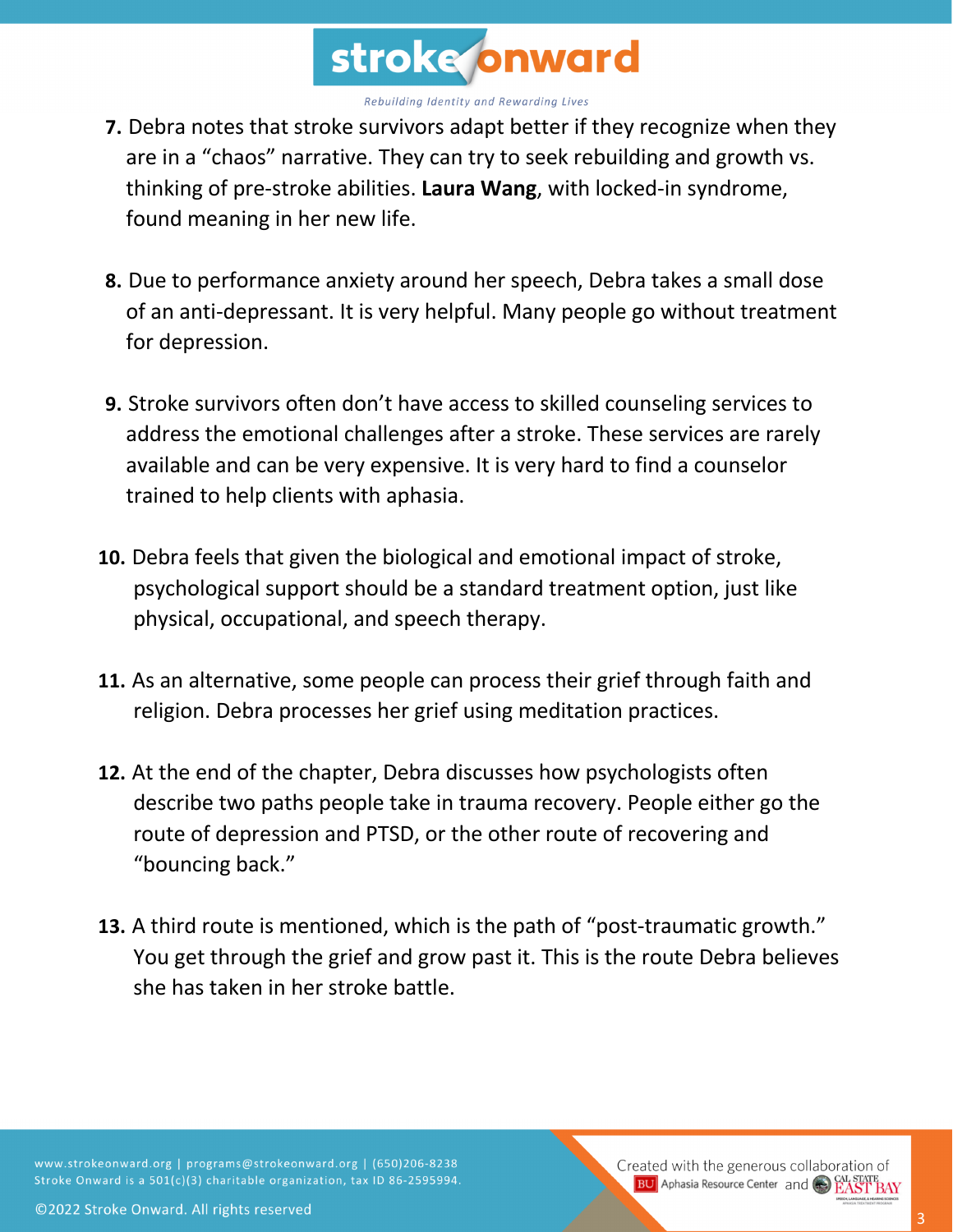

**14.** Debra ends the chapter with a favorite line from the book *Option B* by Sheryl Sandberg and Adam Grant that describes how to recover from grief: "Life is never perfect. We all live some form of Option B. This book is to help us kick the shit out of it."

www.strokeonward.org | programs@strokeonward.org | (650)206-8238 Stroke Onward is a 501(c)(3) charitable organization, tax ID 86-2595994. Created with the generous collaboration of **BU** Aphasia Resource Center and **CAL STATE**<br>**BU** Aphasia Resource Center and **CAL STATE**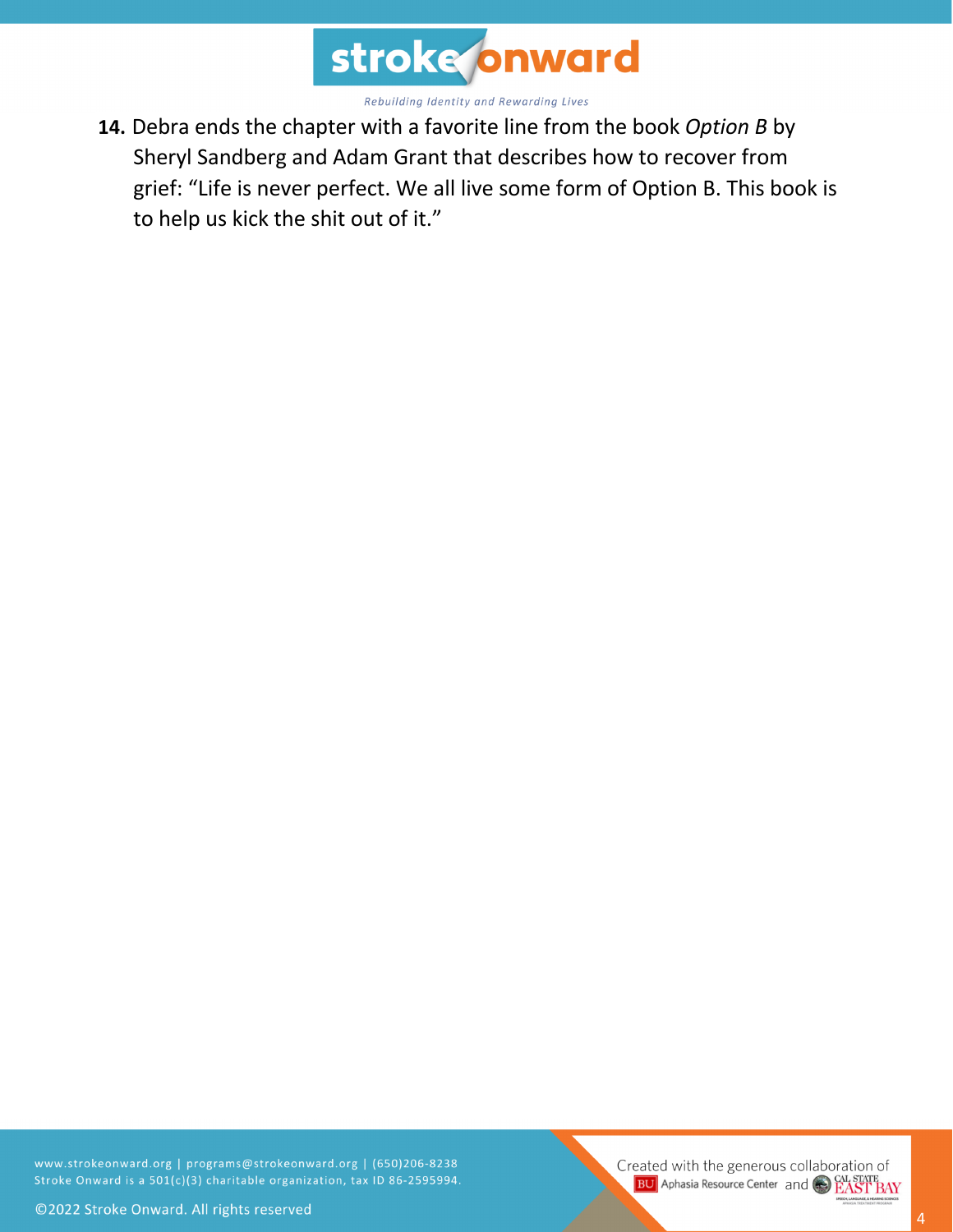

## **Chapter 7 Points for Reflection: Grief**

**1.** Debra mentions the **5 stages of grief**, and she says that not all survivors experience all stages. Which stages have you experienced in your stroke journey?

| Denial |            | Anger |            | <b>Bargaining</b> |
|--------|------------|-------|------------|-------------------|
|        | Depression |       | Acceptance |                   |

**2.** Debra says that it is a challenge to **accept your post-stroke self**. How much of a challenge has it been to accept the post-stroke changes in your life?

| <b>Not</b>  |  |  | Somewhat    |  | Very        |
|-------------|--|--|-------------|--|-------------|
| Challenging |  |  | Challenging |  | Challenging |
|             |  |  |             |  |             |

**3.** Debra was devastated to learn that she would not return to work despite her 3 years of progress. Have you ever **received news** that you did not expect along your recovery journey?

| Not at all | Occasionally | Frequently |
|------------|--------------|------------|
|------------|--------------|------------|

**4.** Have you ever found it challenging to **stay optimistic** during recovery?

| <b>Not</b>  |  |  | Somewhat    |  | Very        |
|-------------|--|--|-------------|--|-------------|
| Challenging |  |  | Challenging |  | Challenging |
|             |  |  |             |  |             |

www.strokeonward.org | programs@strokeonward.org | (650)206-8238 Stroke Onward is a 501(c)(3) charitable organization, tax ID 86-2595994. Created with the generous collaboration of **BU** Aphasia Resource Center and CAL STATE BAY